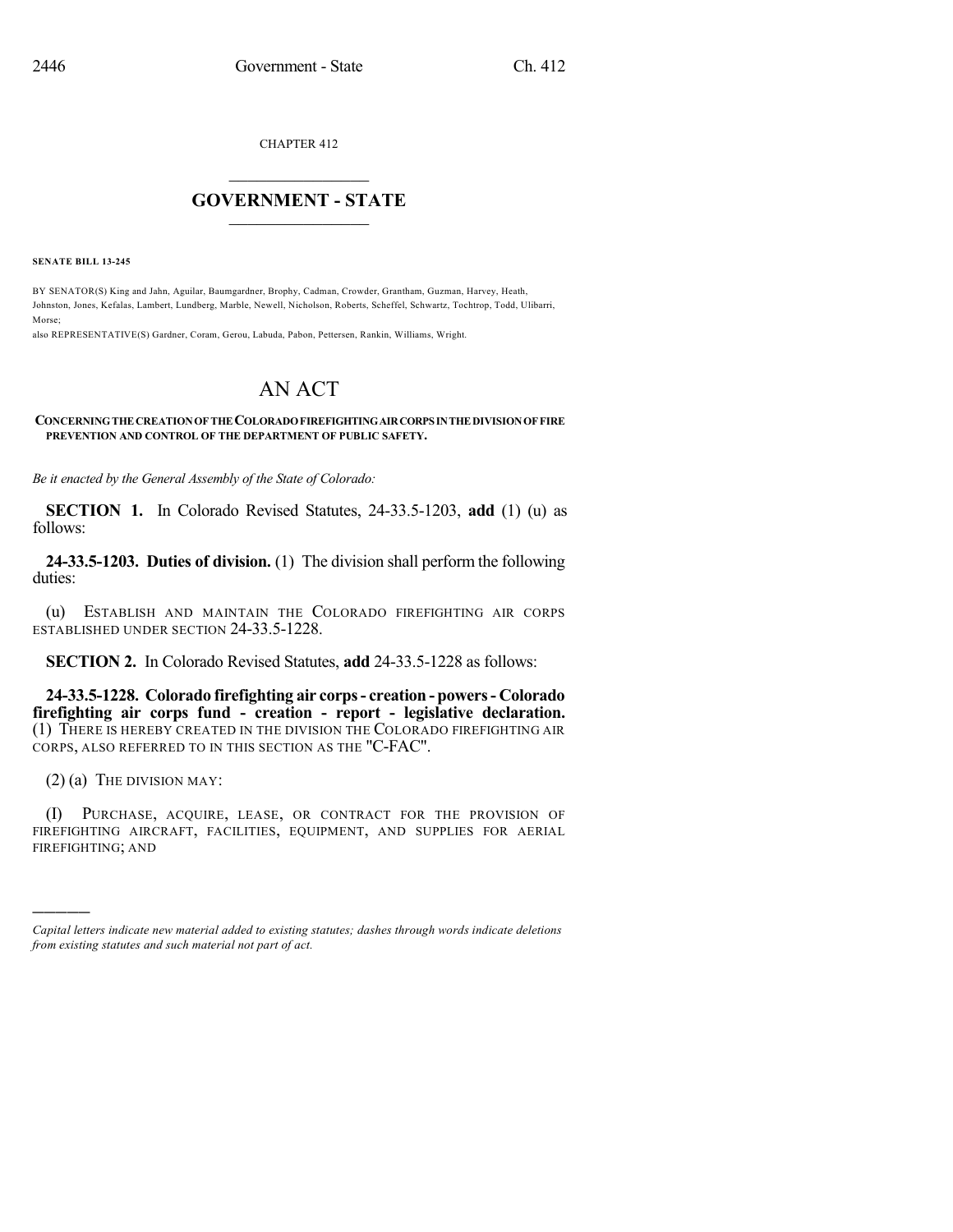(II) RETROFIT, MAINTAIN, STAFF, OPERATE, AND SUPPORT THE FIREFIGHTING AIRCRAFT OR CONTRACT FOR THE PROVISION OF THOSE SERVICES.

(b)(I) THE DIRECTOR MAY ENTER INTO AGREEMENTS WITH FEDERAL AGENCIES OR OTHER STATES FOR THE PROVISION OF THE C-FAC'S FIREFIGHTING AIRCRAFT WHEN THE AIRCRAFT ARE NOT BEING UTILIZED FOR FIRES OR OTHER EMERGENCIES IN COLORADO.

(II) THE DIRECTOR SHALL ESTABLISH REIMBURSEMENT RATES FOR THE DIRECT AND INDIRECT COSTS OF PROVIDING AIRCRAFT FROM THE C-FAC THAT ARE REQUESTED THROUGH THE INTERAGENCY DISPATCH SYSTEM OR PURSUANT TO AN AGREEMENT DESCRIBED IN SUBPARAGRAPH (I) OF THIS PARAGRAPH (b). ALL REIMBURSEMENTS SHALL BE CREDITED TO THE COLORADO FIREFIGHTING AIR CORPS FUND CREATED IN SUBSECTION (3) OF THIS SECTION.

(c) THE DIRECTOR MAY FULFILL ANY OF THE DUTIES CONTAINED IN PARAGRAPH (a) OF THIS SUBSECTION (2) THROUGH THE USE OF PUBLIC-PRIVATE PARTNERSHIPS WITH ONE OR MORE PRIVATE OR PUBLIC ENTITIES.

(3)(a) THE DIVISION SHALL ADMINISTER THECOLORADO FIREFIGHTING AIR CORPS FUND, WHICH FUND IS HEREBY CREATED IN THE STATE TREASURY. THE DIVISION IS AUTHORIZED TO SEEK AND ACCEPT GIFTS, GRANTS, REIMBURSEMENTS, OR DONATIONS FROM PRIVATE OR PUBLIC SOURCES FOR THE PURPOSES OF THIS SECTION. THE FUND CONSISTS OF ALL MONEYS THAT MAY BE APPROPRIATED TO THE FUND BY THE GENERAL ASSEMBLY,AND ALL PRIVATE AND PUBLIC FUNDS RECEIVED THROUGH GIFTS, GRANTS, REIMBURSEMENTS, OR DONATIONS THAT ARE TRANSMITTED TO THE STATE TREASURER AND CREDITED TO THE FUND. ALL INTEREST EARNED FROM THE INVESTMENT OF MONEYS IN THE FUND ARE CREDITED TO THE FUND. THE MONEYS IN THE FUND ARE HEREBY CONTINUOUSLY APPROPRIATED FOR THE PURPOSES INDICATED IN PARAGRAPH  $(c)$  OF THIS SUBSECTION  $(3)$ . ANY MONEYS NOT EXPENDED AT THE END OF THE FISCAL YEAR REMAIN IN THE FUND.

(b) THE GENERAL ASSEMBLY FINDS THAT THE IMPLEMENTATION OF THIS SECTION DOES NOT RELY ENTIRELY OR IN ANY PART ON THE RECEIPT OF ADEQUATE FUNDING THROUGH GIFTS,GRANTS,OR DONATIONS.THEREFORE,THE DIVISION IS NOT SUBJECT TO THE NOTICE REQUIREMENTS SPECIFIED IN SECTION 24-75-1303 (3).

(c) THE DIVISION SHALL USE THE MONEYS IN THE COLORADO FIREFIGHTING AIR CORPS FUND FOR THE DIRECT AND INDIRECT COSTS OF MAINTAINING THECOLORADO FIREFIGHTING AIR CORPS, INCLUDING EXPENSES ASSOCIATED WITH ACQUISITION, RETROFITTING, LABOR, EQUIPMENT, SUPPLY, TRANSPORTATION, AIR, MOBILIZATION, REPAIR, MAINTENANCE, AND DEMOBILIZATION.

(4) DURING THE SECOND REGULAR SESSION OF THE SIXTY-NINTH GENERAL ASSEMBLY, BUT PRIOR TO APRIL 1, 2014, THE DIVISION SHALL SUBMIT A REPORT TO THE JOINT BUDGET COMMITTEE AND TO THE MEMBERS OF THE GENERAL ASSEMBLY THAT SETS FORTH THE DIVISION'S ANALYSIS OF THE FEASIBILITY OF CONTINUING THE C-FAC AND WHETHER MORE EFFICACIOUS FIREFIGHTING ALTERNATIVES TO THE C-FACEXIST. THE REPORT SHALL INCLUDE THE DIVISION'S RECOMMENDATIONS, IF ANY,TO ENHANCE THE STATE'S ABILITY TO CONDUCT AERIAL FIREFIGHTINGTHROUGH THE C-FAC, INCLUDING BUDGET REQUESTS FOR DIRECT AND INDIRECT COSTS